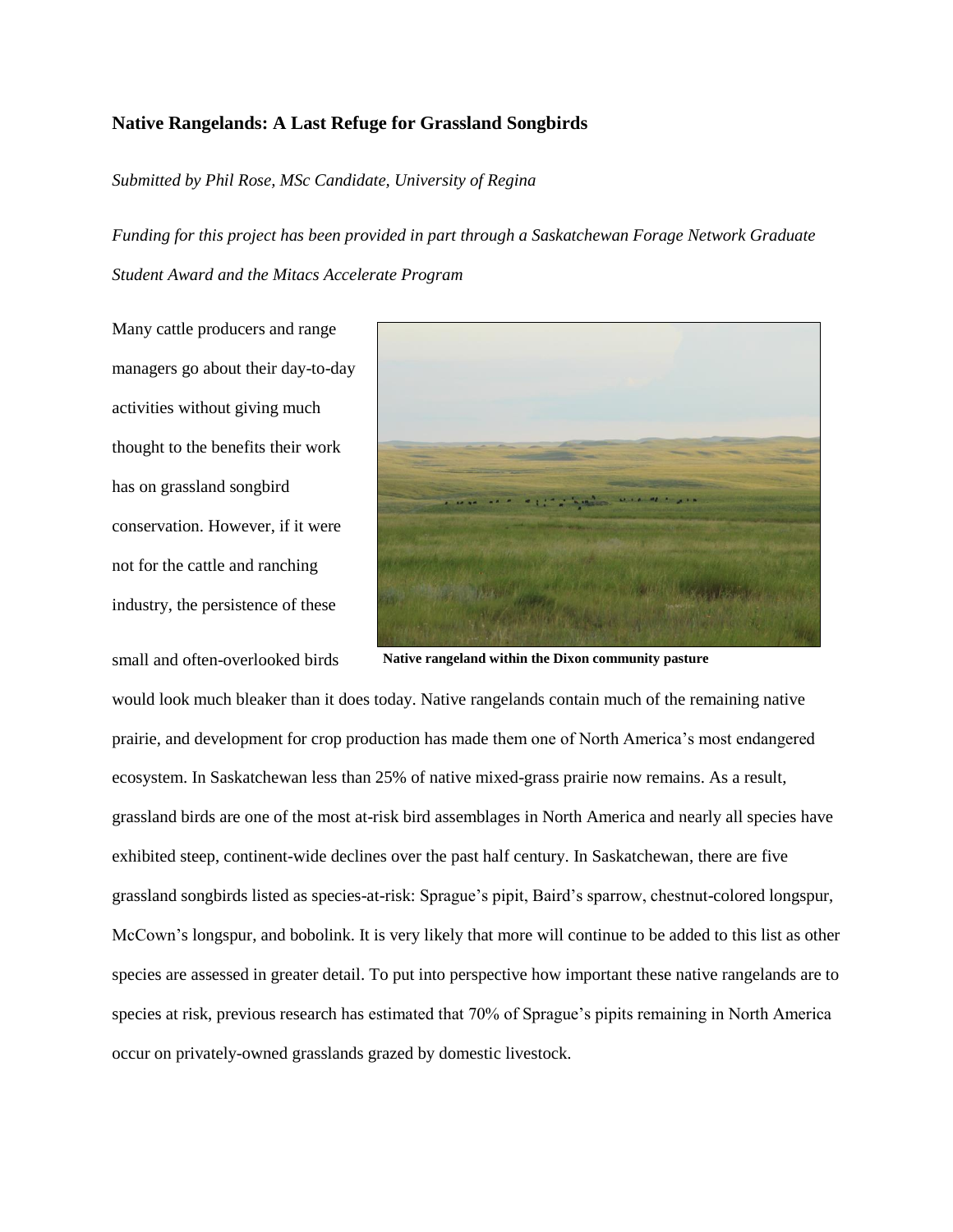Protecting these species is difficult to manage because each grassland songbird has their own distinct grassland conditions they prefer and grasslands are highly variable throughout Saskatchewan. For example, bobolinks prefer tall, dense grassland types and often adapt more favorably to tame pastures than other grassland specialists. Chestnut-collared and McCown's longspurs are found in sparse grasslands with greater amounts of open bare ground and a lower build-up of litter and dead grasses. Lastly, Sprague's pipits and Baird's sparrow are typically found somewhere near the middle of these two extremes.

The reason such a wide range of grassland birds can exist within the same geographic region relates to the dynamic nature of the Great Plains before it was colonized by European settlers. This region was constantly exposed to periodic disturbances from wildfires and bison grazing and grasslands never remained idle for long periods of time. Therefore, patches of grasslands at different states of re-growth continuously occurred across the prairies. These forms of disturbance have for the most part been eliminated from the landscape, but similar effects can be created by domestic



**Sprague's Pipit**

livestock grazing. Grazing is a beneficial and highly adaptable method of disturbance on grasslands that can be used to influence vegetation structure and composition, litter accumulation, and invasion of woody vegetation. The variability in grassland conditions created by livestock grazing has the potential to provide the necessary conditions for the entire spectrum of grassland birds.

My existing research at the University of Regina examines the habitat requirements of grassland songbirds (i.e., the grassland characteristics that influence whether a species can successfully occupy an area or not) for the purpose of establishing habitat conservation targets. During this project I will identify rangeland characteristics that promote the highest abundance of grassland songbirds in prairie Saskatchewan. I also plan to examine how these conservation targets could affect the ranching industry.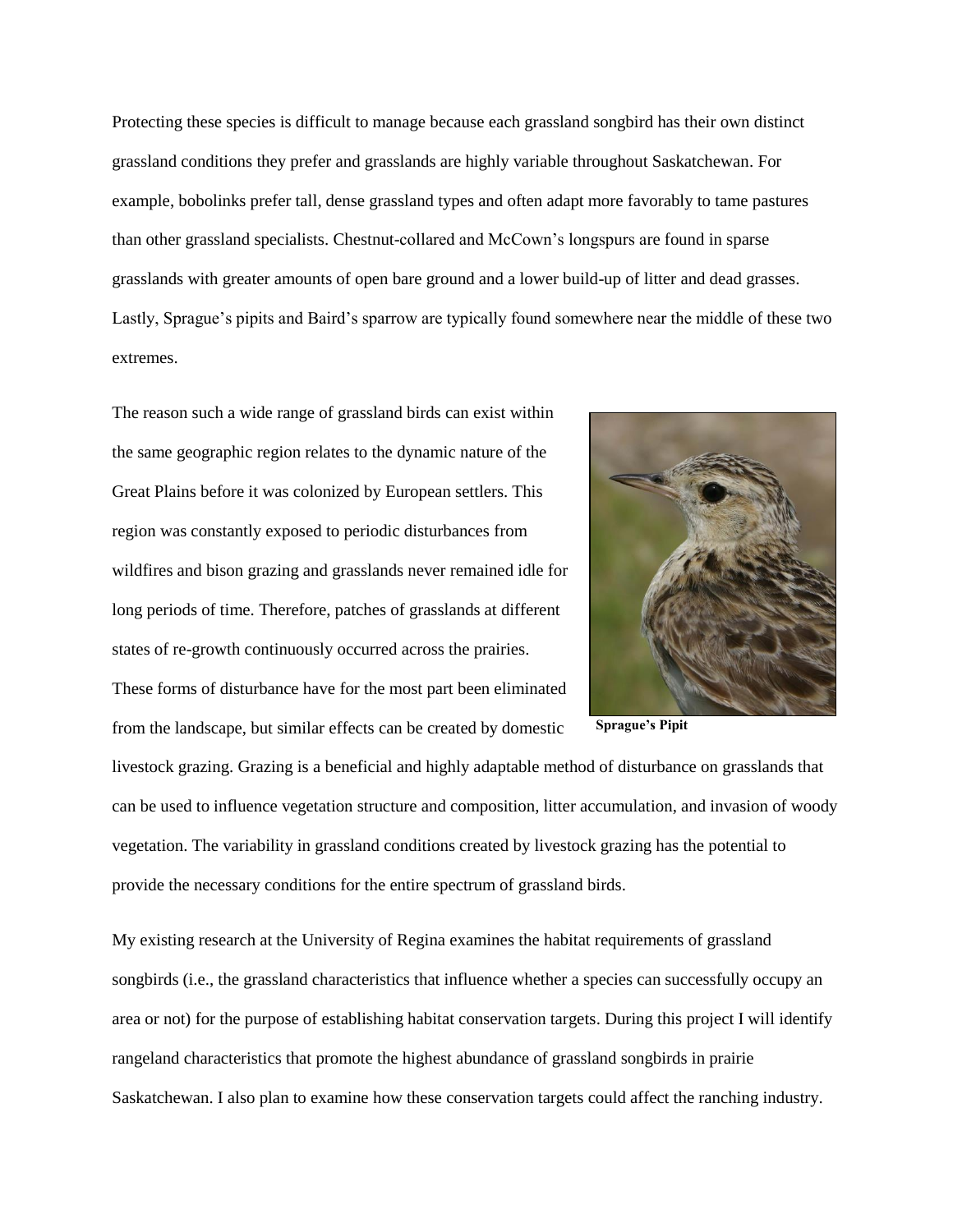My hope is to use this information to develop management targets that promote both wildlife habitat and healthy rangeland systems. The project also links factors that are important to prairie songbirds with range characteristics relevant to the day-to-day management decisions made by livestock producers. This is



difficult to establish unless managers and landowners have some familiarity and are willing to lend their expertise in terms of range health and ecology to achieve these goals. The grassland characteristics measured during this project and used to predict songbird abundance, include variables such as

important because conservation programs are

**Measuring visual obstruction using a Robel pole**

vegetation height and density, percent cover, litter mass, and shrub density. These characteristics are also applicable to range management and could serve as indicators for certain components of range health. Range health is important to consider because grasslands that are grazed sustainably and provide habitat for these natural communities of plants and animals are more likely to replicate historic conditions that have allowed the prairies grasslands to persist through long periods of drought and shifts in climate.

The overall intent of this project is to improve and maintain the quality of habitat for grassland songbirds, but it is important to also consider the effects that this could have on the ranching industry. Private landowners are generally willing to implement practices beneficial to wildlife as long as they do not experience extensive economic losses in the process. As a result, conservation practitioners rely primarily on incentive-based stewardship programs to conserve grassland habitat. For example, results-based conservation is a growing initiative in Prairie Canada where livestock producers receive funding if their management creates or enhances habitat for species of conservation concern. A critical component of the program is developing meaningful management targets that 1) will enhance and maintain suitable habitat for species of conservation concern and 2) producers can measure and manage for to receive funding once